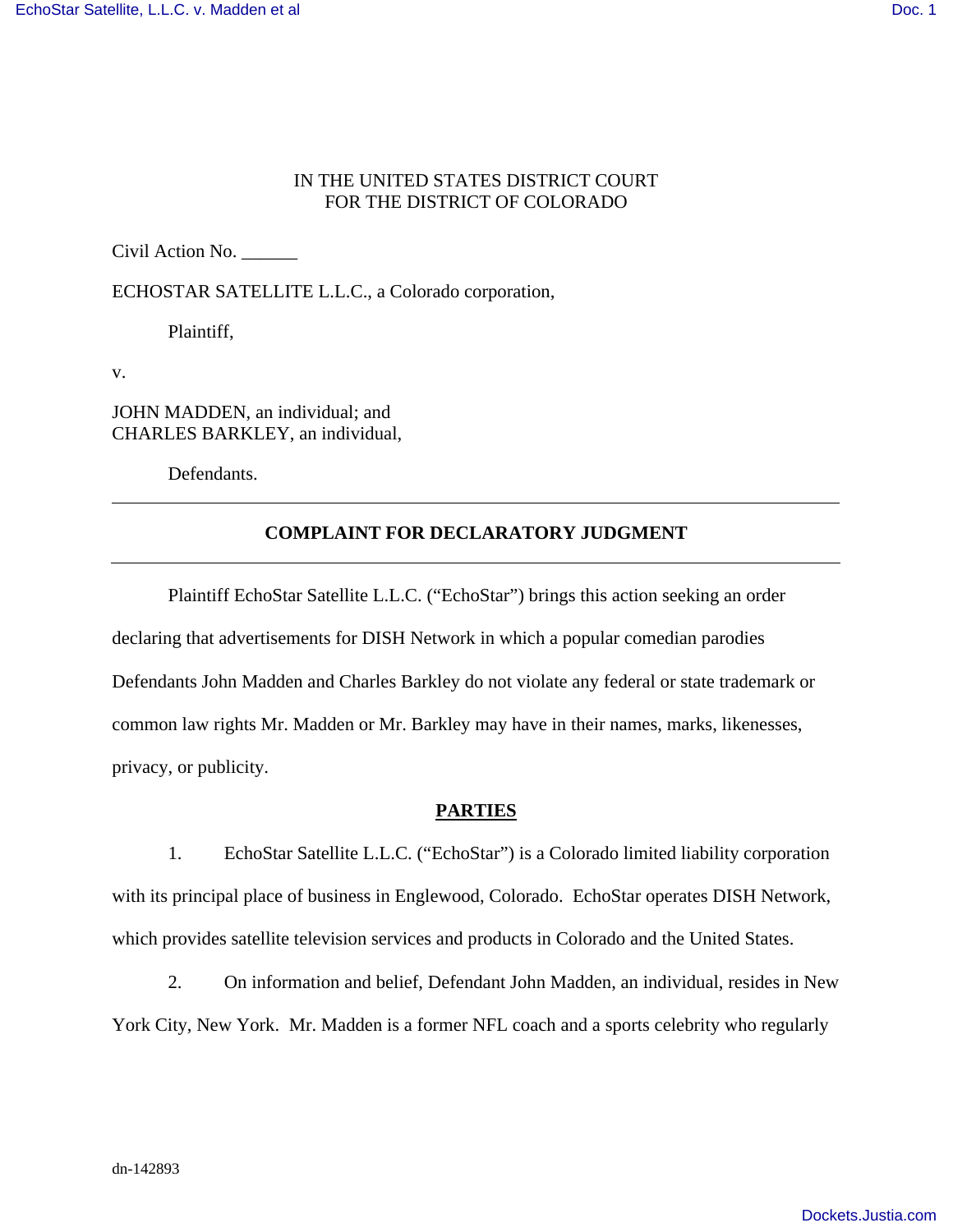appears in nationally televised shows and, on information and belief, has personally appeared in Denver, Colorado, to cover NFL games. 3. On information and belief, Defendant Charles Barkley, an individual, resides in

Scottsdale, Arizona. Mr. Barkley is a former NBA basketball player and a sports celebrity who regularly appears in nationally televised shows and, on information and belief, has personally appeared in Denver, Colorado, to cover the NBA All-Star game.

#### **JURISDICTION AND VENUE**

4. The Court has jurisdiction over the action under 28 U.S.C. §§ 1331 and 1338. This action arises under the Declaratory Judgment Act, 28 U.S.C. § 2201, and under the trademark laws of the United States, including the Lanham Act, 15 U.S.C. § 1125, *et seq.* and under other statutory and common law.<br>5. The Court has diversity jurisdiction over the action under 28 U.S.C. § 1332,

because complete diversity of citizenship exists and the amount in controversy exceeds \$75,000, exclusive of interest and costs.

6. The Court also has jurisdiction over EchoStar's state law claims under 28 U.S.C. § 1367, because the state law claims are so related to the Federal claims in this action that they form part of the same case or controversy. The state law claims do not (i) raise novel or complex issues of state law or (ii) substantially predominate over the Federal claims.

7. Venue is proper under 28 U.S.C. § 1391 and the Court has personal jurisdiction over Defendants because (i) a substantial part of the events or omissions giving rise to the claims occurred in this judicial district; (ii) Defendants purposefully sent correspondence threatening legal action regarding the matters raised in this complaint to EchoStar in this judicial district;

2 a set of  $\sim$  2 a set of  $\sim$  2 a set of  $\sim$  2 a set of  $\sim$  3 a set of  $\sim$  3 a set of  $\sim$  3 a set of  $\sim$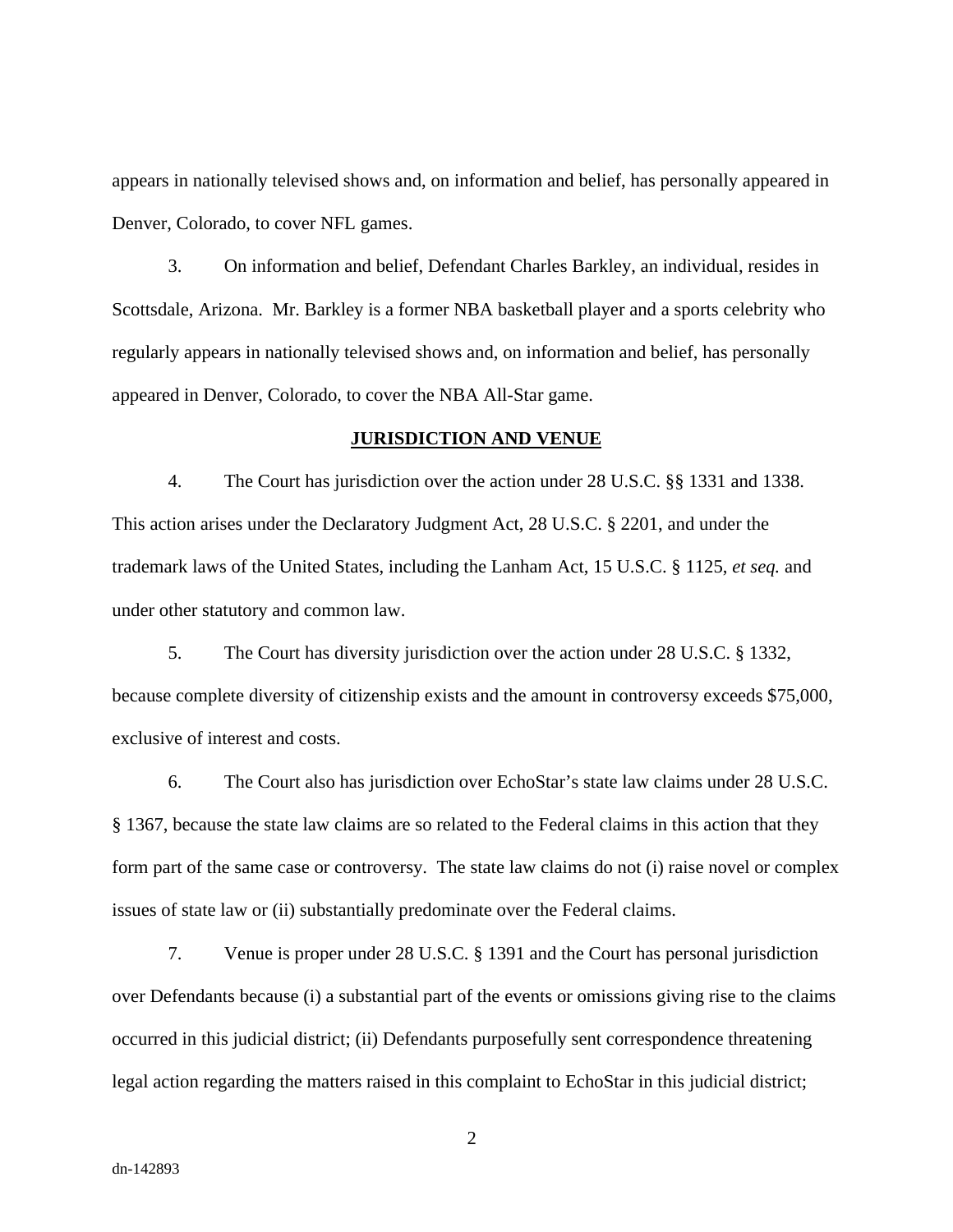(iii) Defendants have done business in and purposefully availed themselves of the benefits of this judicial district; (iv) EchoStar resides in this judicial district; and (v) EchoStar would suffer harm in this judicial district if a declaratory judgment is denied.

#### **BACKGROUND**

8. Frank Caliendo is a nationally recognized comedian, actor, and impressionist who currently appears in his own cable network television show ("FrankTV"). Mr. Caliendo has also appeared on various sketch comedy shows, late night talk shows, and sports-related shows such as the Fox network's NFL coverage. In his appearances on such shows prior to the advertisements at issue here, Mr. Caliendo has performed impressions of Mr. Madden and Mr. Barkley.

9. EchoStar promotes DISH Network through television, print, radio, and Internet advertising in Colorado and the United States. On or about February 1, 2008, EchoStar commenced a DISH Network promotional campaign in Colorado and the United States involving Mr. Caliendo. In the campaign, Mr. Caliendo discusses attributes of DISH Network services and products. Mr. Caliendo also parodies and caricatures various celebrities from the fields of sports, entertainment, and politics, including Mr. Madden and Mr. Barkley.

10. In the DISH Network television advertisements in which Mr. Caliendo parodies and caricatures Mr. Madden and Mr. Barkley, Mr. Caliendo is expressly identified at the beginning of the advertisements as "Frank Caliendo, Comedian," and appears as himself side-by side with his impression of Mr. Madden or Mr. Barkley. On the DISH Network web site and in related print and radio advertisements, Mr. Caliendo is similarly identified by his own name. The web site and print advertisements both also refer to "the many faces of Frank." The

3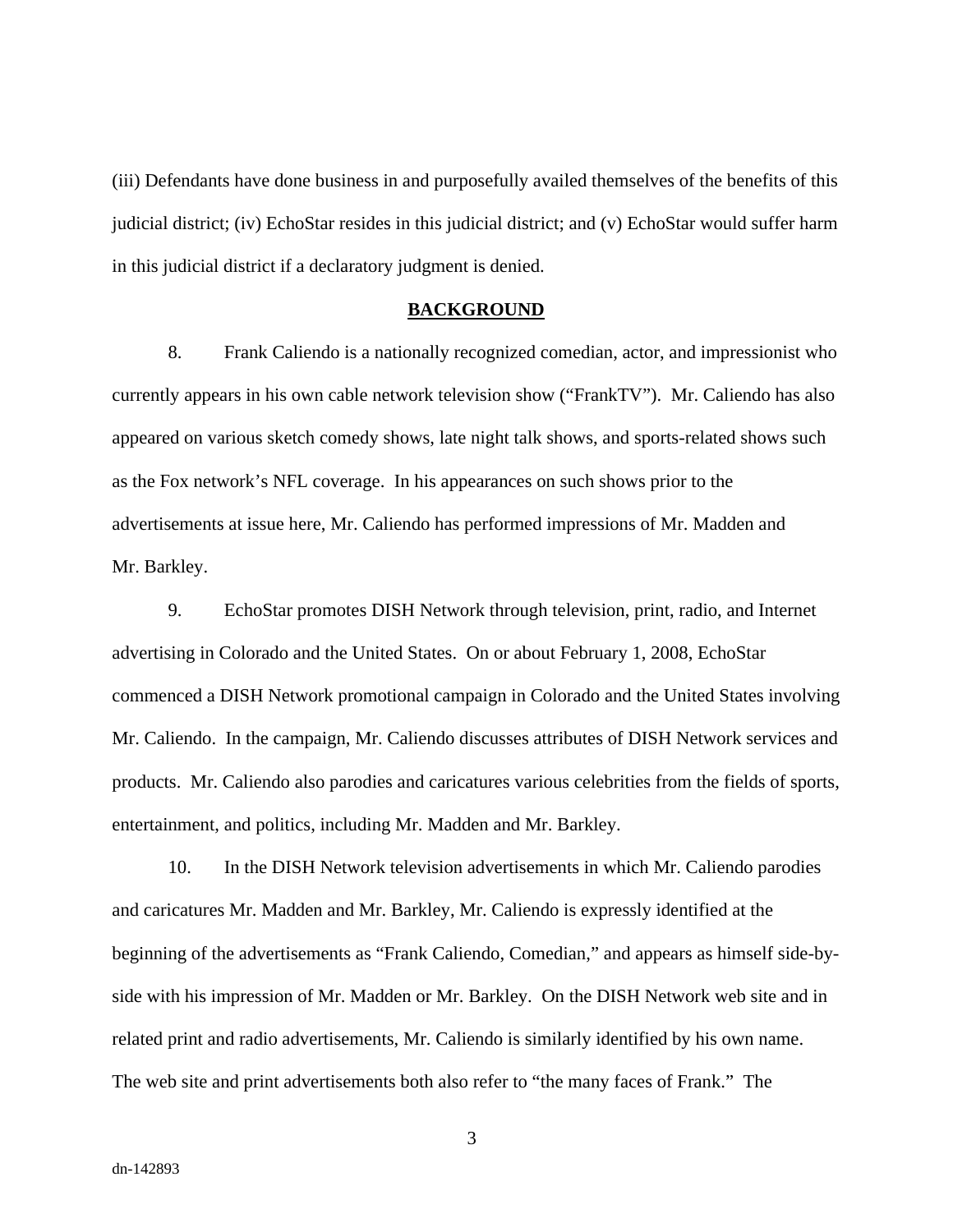advertisements do not include the actual names, pictures, or voices of Mr. Madden or

Mr. Barkley.<br>11. Mr. Caliendo's impressions of Mr. Madden and Mr. Barkley are intended to be,<br>and are, obvious and humorous parodies and caricatures of some of the traits of Mr. Madden and Mr. Barkley. Mr. Caliendo's parodies and caricatures of Mr. Madden and Mr. Barkley do not create any likelihood of confusion, or suggest or imply that Mr. Madden or Mr. Barkley sponsor or promote DISH Network.

12. In early February 2008, representatives of Mr. Madden and Mr. Barkley alleged that EchoStar was improperly using and misappropriating the names, identities, or likenesses of Mr. Madden and Mr. Barkley. Defendants' representatives threatened to pursue all available legal remedies against EchoStar for the advertisements in which Mr. Caliendo parodies and caricatures Mr. Madden and Mr. Barkley.

13. EchoStar denies that the advertisements involving Mr. Caliendo violate any trademark rights Mr. Madden or Mr. Barkley may have under the Lanham Act or other federal statutes, state law, or common law. EchoStar also denies that the advertisements involving Mr. Caliendo violate any right of publicity or privacy Mr. Madden or Mr. Barkley may have under federal, state, or common law. The advertisements involving Mr. Caliendo are parodies and caricatures protected by the First Amendment. 14. Because EchoStar has already begun the promotional campaign involving

Mr. Caliendo's parodies and caricatures of Mr. Madden and Mr. Barkley, there is an actual and justiciable controversy among the parties pertaining to their respective legal rights and relations.

4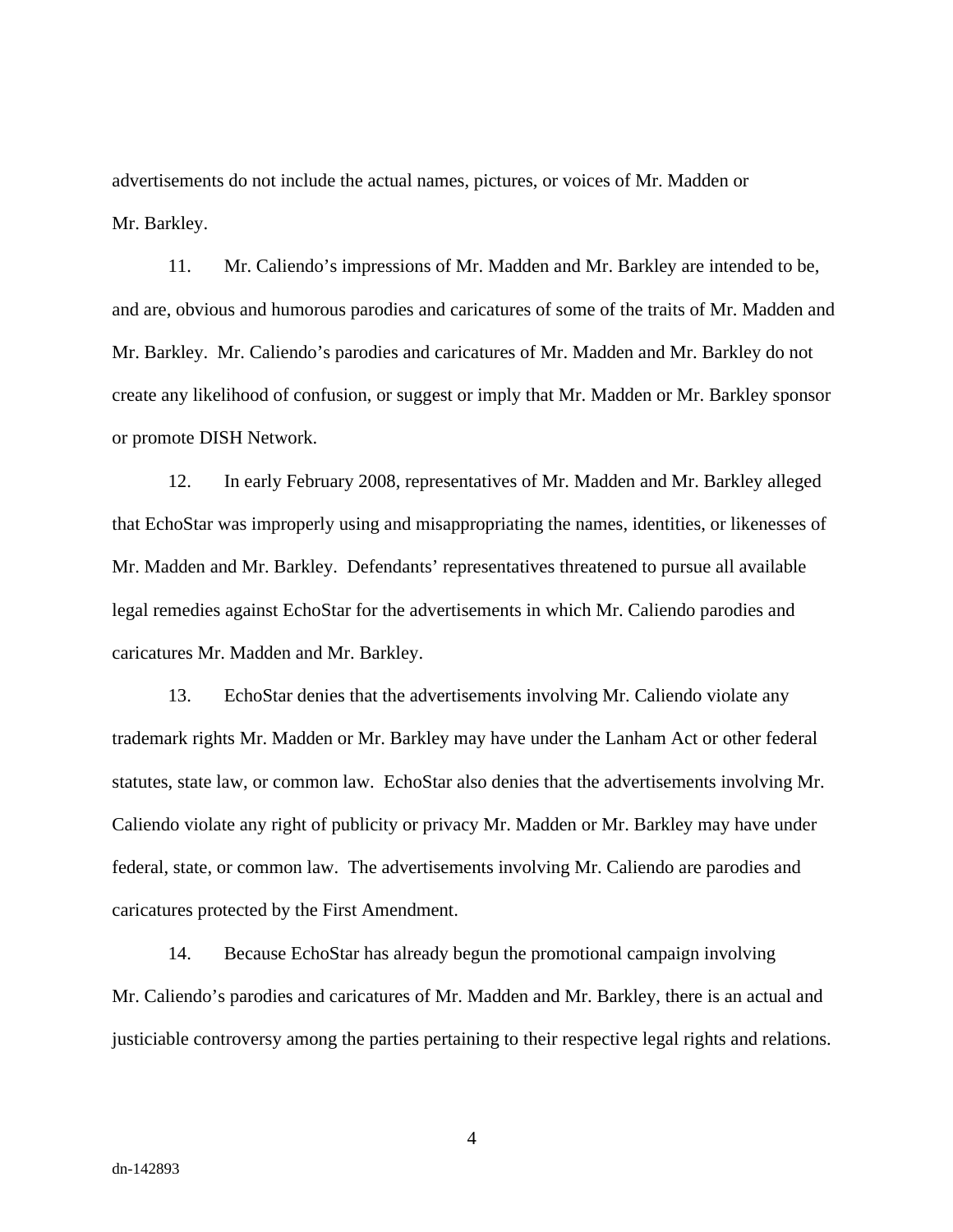15. Because representatives of Mr. Madden and Mr. Barkley have threatened imminent legal action against EchoStar, EchoStar has a real and reasonable apprehension that it will be sued by Mr. Madden and Mr. Barkley if it continues the promotional campaign involving Mr. Caliendo's parodies and caricatures of Mr. Madden and Mr. Barkley.

#### **CLAIM FOR DECLARATORY RELIEF**

16. EchoStar restates and incorporates the preceding paragraphs as if fully stated herein.

17. EchoStar seeks a declaration and final judgment in its favor declaring that EchoStar has not violated or infringed any rights in name, mark, likeness, privacy, or publicity that Mr. Madden or Mr. Barkley may possess under (i) the Lanham Act or other federal statutes or (ii) state or common law.

18. EchoStar's advertisements in which Mr. Caliendo parodies and caricatures Mr. Madden or Mr. Barkley have not (i) created any likelihood of, or actual, consumer confusion; (ii) misappropriated any name, mark, likeness, privacy, or publicity Mr. Madden or Mr. Barkley may possess; or (iii) caused Mr. Madden or Mr. Barkley to suffer any damages.

19. EchoStar seeks a declaration and final judgment in its favor declaring that Mr. Madden and Mr. Barkley are not entitled to an injunction, damages, or other relief.

20. By reason of the foregoing, there is an actual and justiciable controversy among the parties pertaining to their respective rights and legal relations.

#### **PRAYER FOR RELIEF**

WHEREFORE, EchoStar prays for judgment in its favor and against Mr. Madden and Mr. Barkley as follows:

 $5<sub>5</sub>$